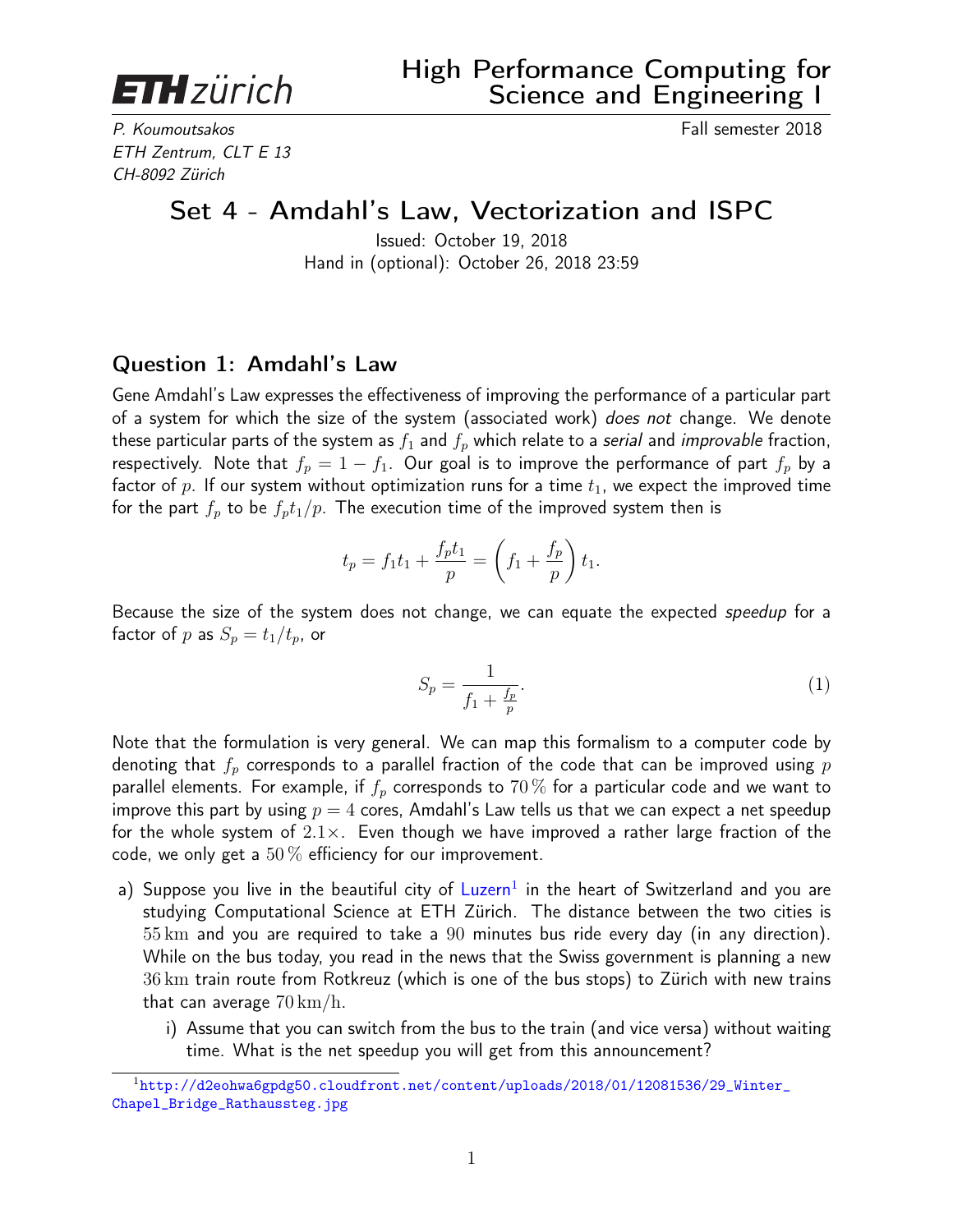- ii) How much faster could you get to ETH if the trains were traveling at the speed of light?
- b) You are working on a science project and you are responsible for the simulation code. Your advisor asks you to work on the code performance to run your simulations  $8\times$  faster. From a previous analysis you know that you can potentially improve  $90\%$  of the code and that it does not benefit much from multiple hardware threads on the compute cores (hyper threading). Your group currently has access to a single node on the Euler cluster, where each node is a NUMA architecture with two sockets and a 12 core CPU on each socket.
	- i) How many cores do you need to reach your performance goal?
	- ii) If you need to buy new nodes, you can only buy them in the configuration described above. How many nodes do you need and what is the maximum speedup you can get from your groups investment?
	- iii) Would it make sense to buy more nodes?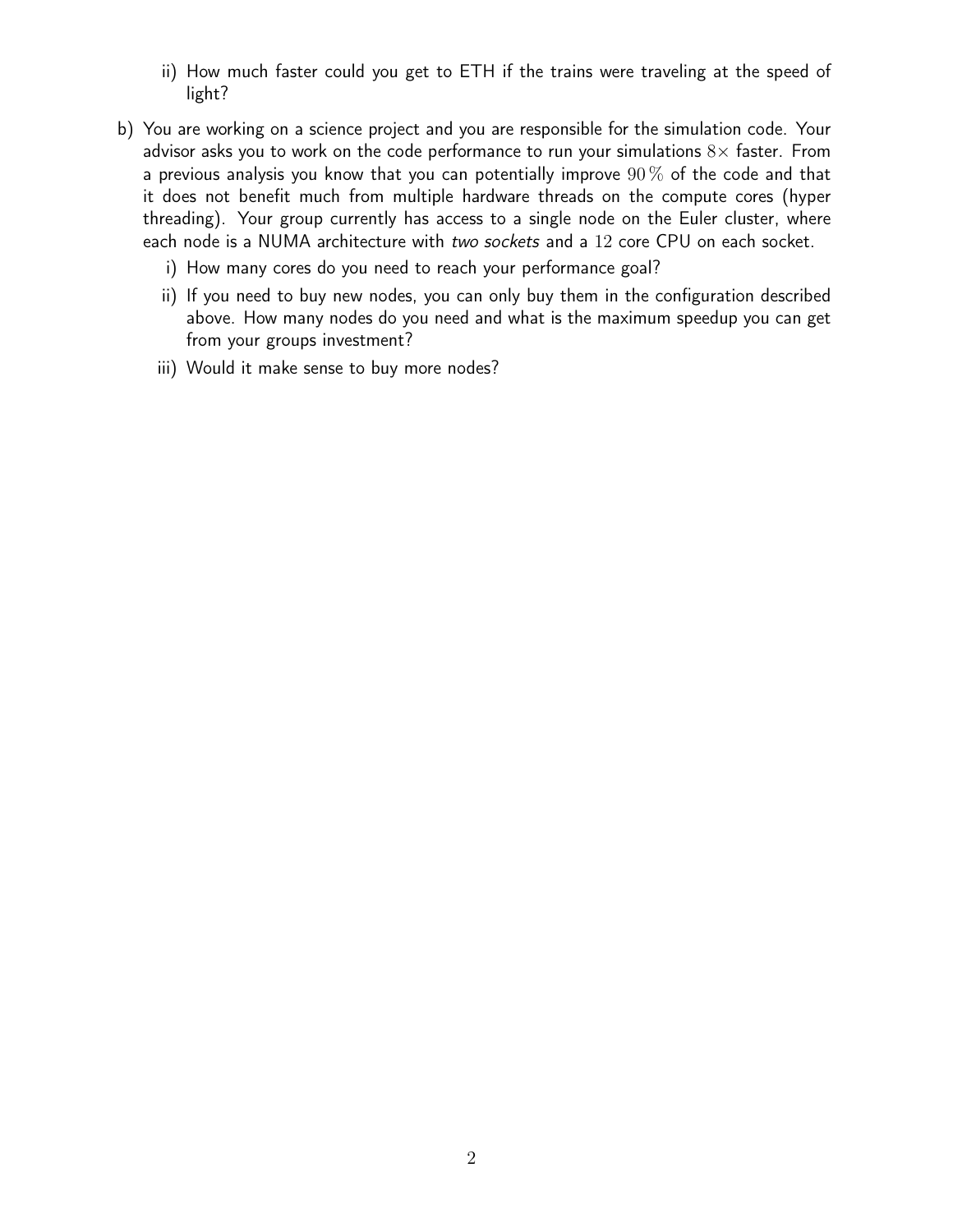## Question 2: Manual Vectorization of Reduction Operator

We are interested in optimizing the performance of the following compute kernel

<span id="page-2-0"></span>
$$
r = \sum_{i=1}^{n} a_i,\tag{2}
$$

where  $a_i$  are the elements of a vector  $\bm{a}\in\mathbb{R}^n$  and  $r\in\mathbb{R}$  is the result of reducing  $\bm{a}$  by summing up its elements. We aim at improving the performance of this kernel by exploiting the data level parallelism (DLP) of  $\alpha$  using the SIMD capabilities available on the CPU. We will utilize the streaming SIMD extensions (SSE) to manually vectorize the kernel shown in Equation [\(2\)](#page-2-0). We want to test our implementation for single precision data (32bit) and double precision data (64bit).

- a) Implement vectorized code for the reduction kernel in Equation [\(2\)](#page-2-0). A baseline version gold\_red has already been implemented and can be used as a reference. You are asked to work on the items marked with "TODO" in the source file vectorized\_reduction.cpp located in the directory with the same name inside the skeleton code directory. A guide with a possible workflow can be found in the Readme.html file within the source directory. You may use your browser to open the file. Furthermore, the [Intel intrinsics guide](https://software.intel.com/sites/landingpage/IntrinsicsGuide/)<sup>[2](#page-0-0)</sup> is a useful reference for this task.
- b) In the previous subquestion we were concerned with the vectorization of our compute kernel in Equation  $(2)$ , that is, the mapping of the execution flow to SIMD lanes for a single core. We can further exploit thread level parallelism (TLP) by mapping the SIMD execution flow to multiple cores using OpenMP. In this task you are going to extend the benchmarking routine in vectorized\_reduction.cpp with TLP using the OpenMP framework. You can find further hints for this task in the Readme.html file and the comments in the code.
- c) You can measure the performance of your vectorized code by running

#### make measurement

on Euler. The job will create two pdf files, one for 32bit precision and another for 64bit precision results, each with speedup plots for a small  $n$  and another with a large  $n$ .

- i) What is the maximum speedup you expect for 32bit precision and 64bit precision data?
- ii) Study the speedup plots in the generated pdf files and clearly explain the reason for differences you may observe for a small vector size  $n$  and a large vector size  $n$  (if there are any).

<sup>2</sup><https://software.intel.com/sites/landingpage/IntrinsicsGuide/>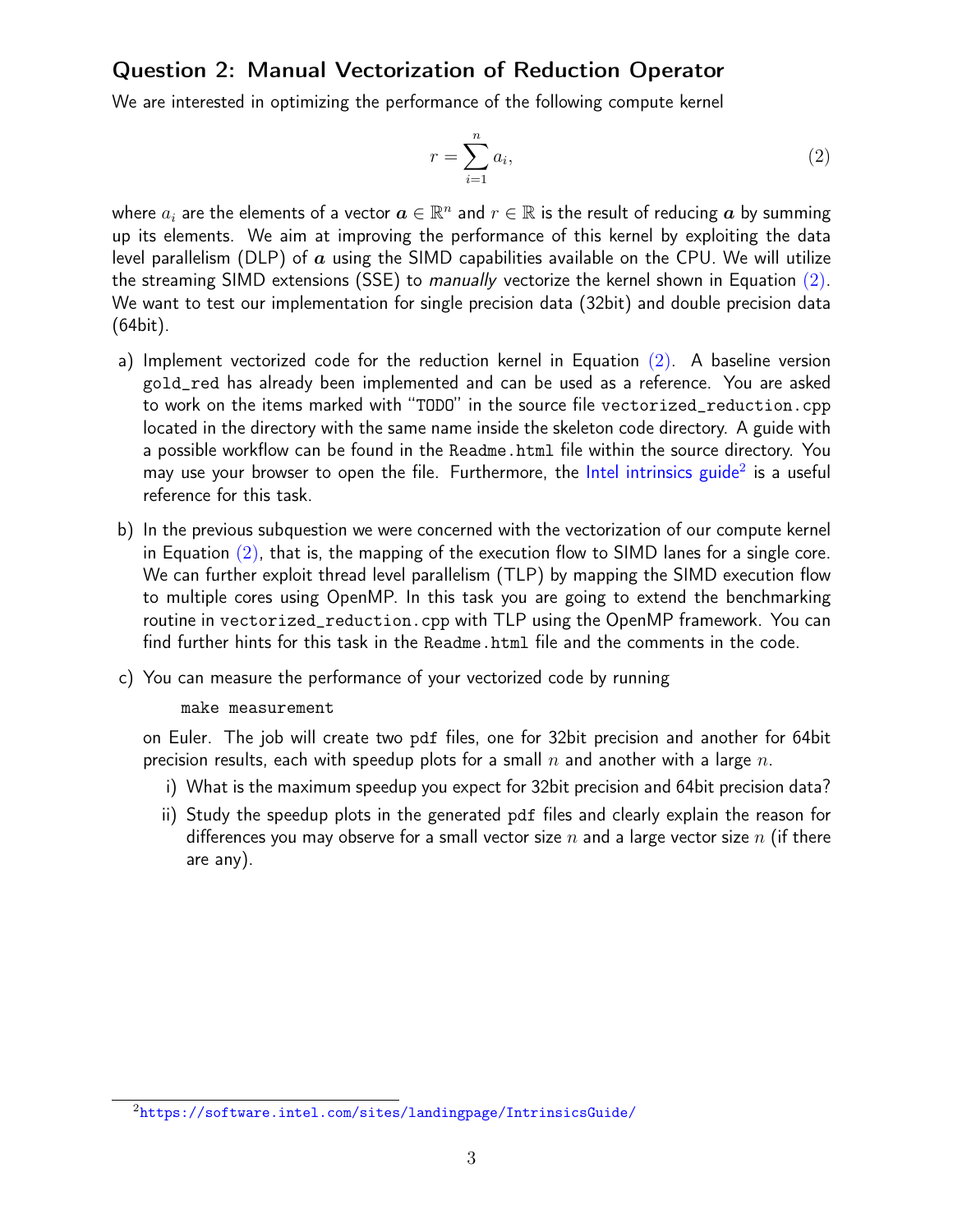# Question 3: Intel SPMD Program Compiler (ISPC)

Manual vectorization can be cumbersome and requires the use of macros to easily switch between different floating point precision. ISPC is a compiler that helps the programmer to avoid such difficulties. As a result, you will be able to write optimized code faster, often with satisfying up to excellent results. This depends on the complexity of the code you want to optimize and yourself. It is very easy to write vectorized code that performs worse than the baseline version (true for manual optimizations as well as with ISPC). In this exercise we will utilize the single program multiple data (SPMD) programming model used by ISPC to map program instances to the SIMD lanes on the hardware. We will study ISPC together with the general matrix multiplication kernel (GEMM)

<span id="page-3-0"></span>
$$
C = \alpha AB + \beta C,\tag{3}
$$

where  $A\in\mathbb{R}^{p\times r}$ ,  $B\in\mathbb{R}^{r\times q}$  and  $C\in\mathbb{R}^{p\times q}$  are matrices. For this exercise, we consider the scalars  $\alpha = 1$  and  $\beta = 0$ .

ISPC is used to optimize a performance critical kernel (usually defined in a function, for example) and then compile optimized machine code for that kernel only. In order to use it in our main application code, we need to *link* to the optimized code at compile time. The application code for this exercise is contained in the file gemm.cpp inside the ispc\_gemm directory in the skeleton codes folder. We want to target SSE2 and AVX2 instruction sets, which are both supported by the CPUs on the euler nodes. You are asked to complete the items marked with "TODO" in the skeleton codes. Have a look at the Readme.html file inside the source directory for a suggestion of how to solve the exercise and further tips. The ISPC [documentation](https://ispc.github.io/ispc.html)<sup>[3](#page-0-0)</sup> is a helpful resource for this task. Your code should compile for 32bit precision and 64bit precision data (single precision and double precision).

a) Start with a baseline implementation of the kernel in Equation  $(3)$  in the application code gemm.cpp. You can compile and test your code with

```
make debug=true gemm_serial
```
You may omit the debug flag if you do not need debugging symbols in your code. Your baseline GEMM implementation should return a norm of truth of 255.966 for double precision data and 256.211 for single precision data.

b) To get started with the ISPC compiler, you need to install it. You can install it with

```
make install_ispc_linux_x86_64
```
This works on Euler or other 64bit Linux distributions. See also the Readme.html file. Windows and MacOS binaries can be downloaded  $\hbox{\sf here}^4$  $\hbox{\sf here}^4$  $\hbox{\sf here}^4$  $\hbox{\sf here}^4$ . All explanations given in this exercise were tested with the Linux binary of ISPC.

c) Complete the ISPC related Makefile flags and implement the ISPC code for the kernel of Equation  $(3)$  in the file gemm.ispc. We target optimized kernels for SSE2 and AVX2 instruction sets. You can compile and link to ISPC code with the following (default) target

make debug=true gemm

 $3$ <https://ispc.github.io/ispc.html>

<sup>4</sup><https://ispc.github.io/downloads.html>